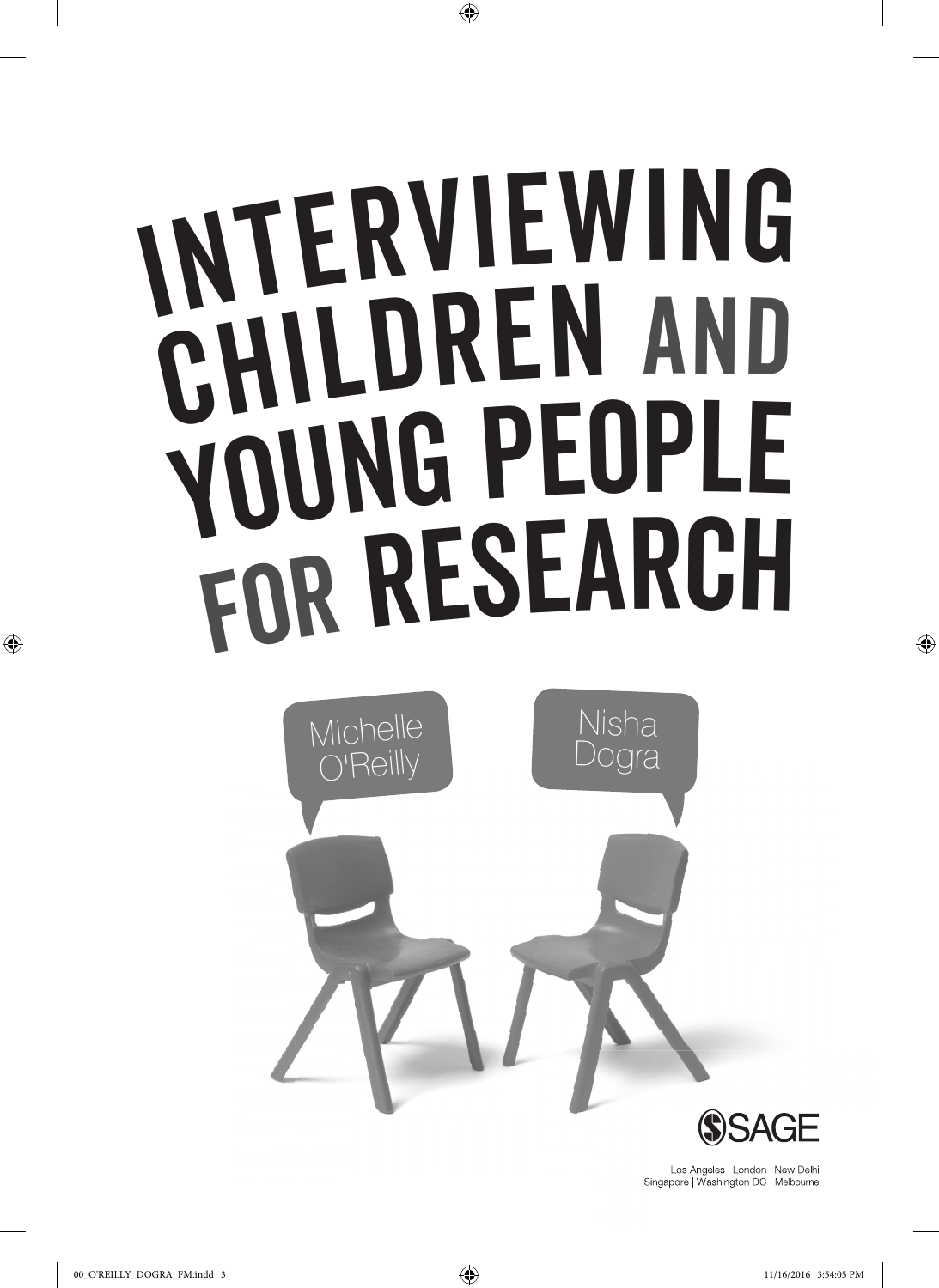

Los Angeles | London | New Delhi Singapore | Washington DC | Melbourne

SAGE Publications Ltd 1 Oliver's Yard 55 City Road London EC1Y 1SP

SAGE Publications Inc. 2455 Teller Road Thousand Oaks, California 91320

SAGE Publications India Pvt Ltd B 1/I 1 Mohan Cooperative Industrial Area Mathura Road New Delhi 110 044

SAGE Publications Asia-Pacific Pte Ltd 3 Church Street #10-04 Samsung Hub Singapore 049483

Editor: Jai Seaman

Printed in the UK

Editorial assistant: Alysha Owen Production editor: Ian Antcliff Copyeditor: Christine Bitten Proofreader: Thea Watson Indexer: Martin Hargreaves Marketing manager: Sally Ransom Cover design: Shaun Mercier

Typeset by: C&M Digitals (P) Ltd, Chennai, India

Michelle O'Reilly and Nisha Dogra 2017

First published 2017

Apart from any fair dealing for the purposes of research or private study, or criticism or review, as permitted under the Copyright, Designs and Patents Act, 1988, this publication may be reproduced, stored or transmitted in any form, or by any means, only with the prior permission in writing of the publishers, or in the case of reprographic reproduction, in accordance with the terms of licences issued by the Copyright Licensing Agency. Enquiries concerning reproduction outside those terms should be sent to the publishers.

**Library of Congress Control Number: 2016940066**

**British Library Cataloguing in Publication data**

A catalogue record for this book is available from the British Library

ISBN 978-1-4739-1453-7 ISBN 978-1-4739-1452-0 (pbk)

At SAGE we take sustainability seriously. Most of our products are printed in the UK using FSC papers and boards. When we print overseas we ensure sustainable papers are used as measured by the PREPS grading system. We undertake an annual audit to monitor our sustainability.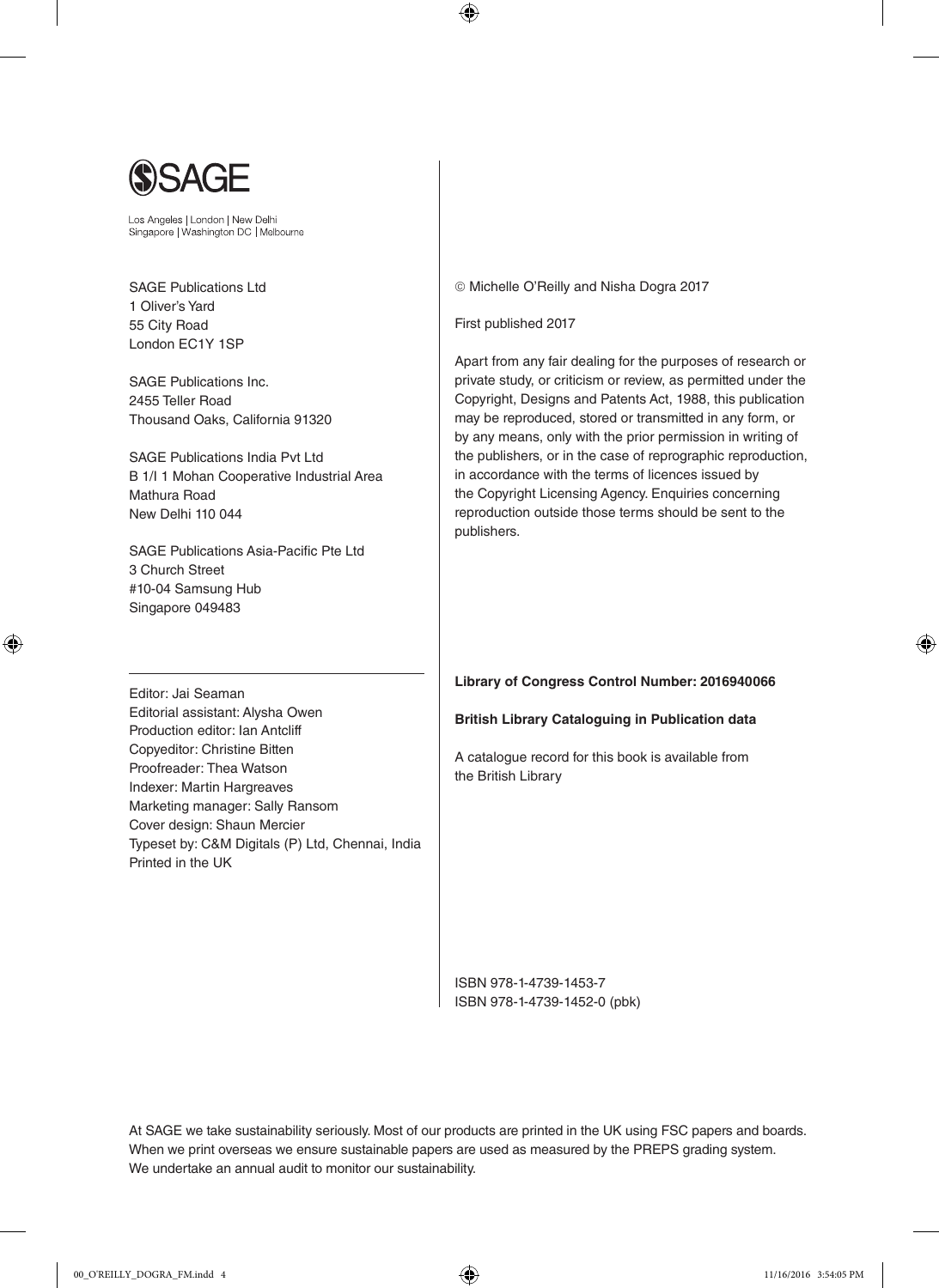# THE IMPORTANCE OF INTERVIEWING CHILDREN FOR RESEARCH

**1**

### $\blacksquare$  LEARNING OUTCOMES  $\blacksquare$

By the end of the chapter the reader should be able to:

- Define what constitutes an interview.
- Assess the difference between interviewing adults and interviewing children.
- Describe the rights of children to participate in research.
- Evaluate the necessity for child-centred approaches.
- Recognise why research with children was historically avoided.
- Critically assess the benefits of using interviews with children and young people as a research method.

# INTRODUCTION

Involving children in research is a fairly modern endeavour and more recently children's rights to participate in research have been increasingly recognised. This has led to a greater encouragement to include children's voices through research. However, researchers who are new to doing research with children may find it quite daunting, especially if undertaking qualitative research interviews without much experience of either conducting interviews or of doing research with children. Undertaking research interviews with children and young people can be challenging for several reasons, including varying chronological ages, developmental abilities and expectations of the research. This introductory chapter outlines various issues, many of which are explored in greater depth later in the book. This chapter introduces you to the reasons why interviewing children is so important and we benchmark this against the issues of the child's position in society, child-centred practices and children's rights. We introduce you to the notion of child-centred research and the significance of this for interview research. We contextualise this against a discussion of the position of children in society and the UN Convention on the Rights of the Child. We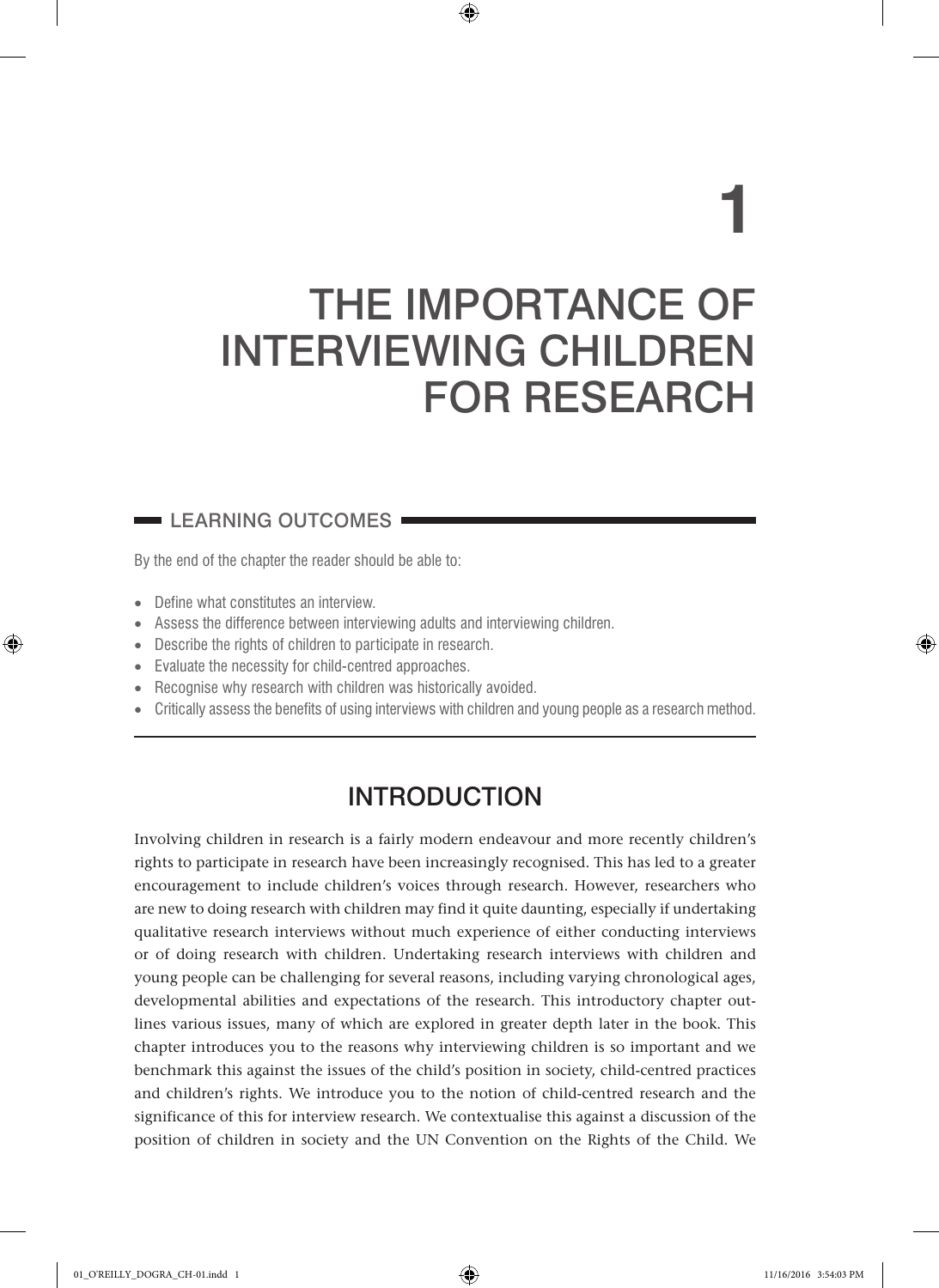conclude the chapter by providing the benefits and limitations of interviewing children and young people to demonstrate the usefulness of the method.

# DEFINING AN INTERVIEW

Intuitively most people have some sense of what an interview is like and some of you may have been interviewed in some context, such as for a job or market research. An interview is considered to be a conversation between two or more people, where one party (the interviewer) asks particular questions to elicit responses from the other (the interviewee). There are many different types of interview – consider some examples listed below:

- Job or careers interview
- News interview
- Market research interview
- Health interview
- Psychiatric or clinical diagnostic interview
- Police interrogation interview
- Chat show interview
- Qualitative or quantitative research interview.

Clearly the type of interview we are focusing on in this book is the research interview, with a key focus on interviewing children. However, reflecting on your general knowledge about how interviews work is a useful starting point for any research project. In the research context an interview will be more personal than a questionnaire as the interviewer always works directly with the interviewee and has the opportunity to ask further questions based on the responses given. The common framework for interviewing of any kind is that the interviewer sets an agenda and asks questions, and consenting interviewees provide responses, although the balance of this may be dependent on context and purpose. We provide an example below from our own interview study with children to illustrate what this looks like (see Box 1.1).

### $\blacksquare$  Box 1.1  $\blacksquare$

### Example of research interview

This example is taken from a study with children aged 8–10 years old who had both mental health and educational needs.

|              | <i>Interviewer</i> : Okay. And how were you feeling when you were at school?                     |
|--------------|--------------------------------------------------------------------------------------------------|
| Child:       | Um. okay but upset.                                                                              |
| Interviewer: | Mmm. Okay, and did you speak to anybody until the day, before the day when you got really upset? |
| Child:       | I tried telling mum but mum but I – Mum said something before that she thought it was, um, oh    |
|              | what's it called? Umm [Pause] trying to be noticed.                                              |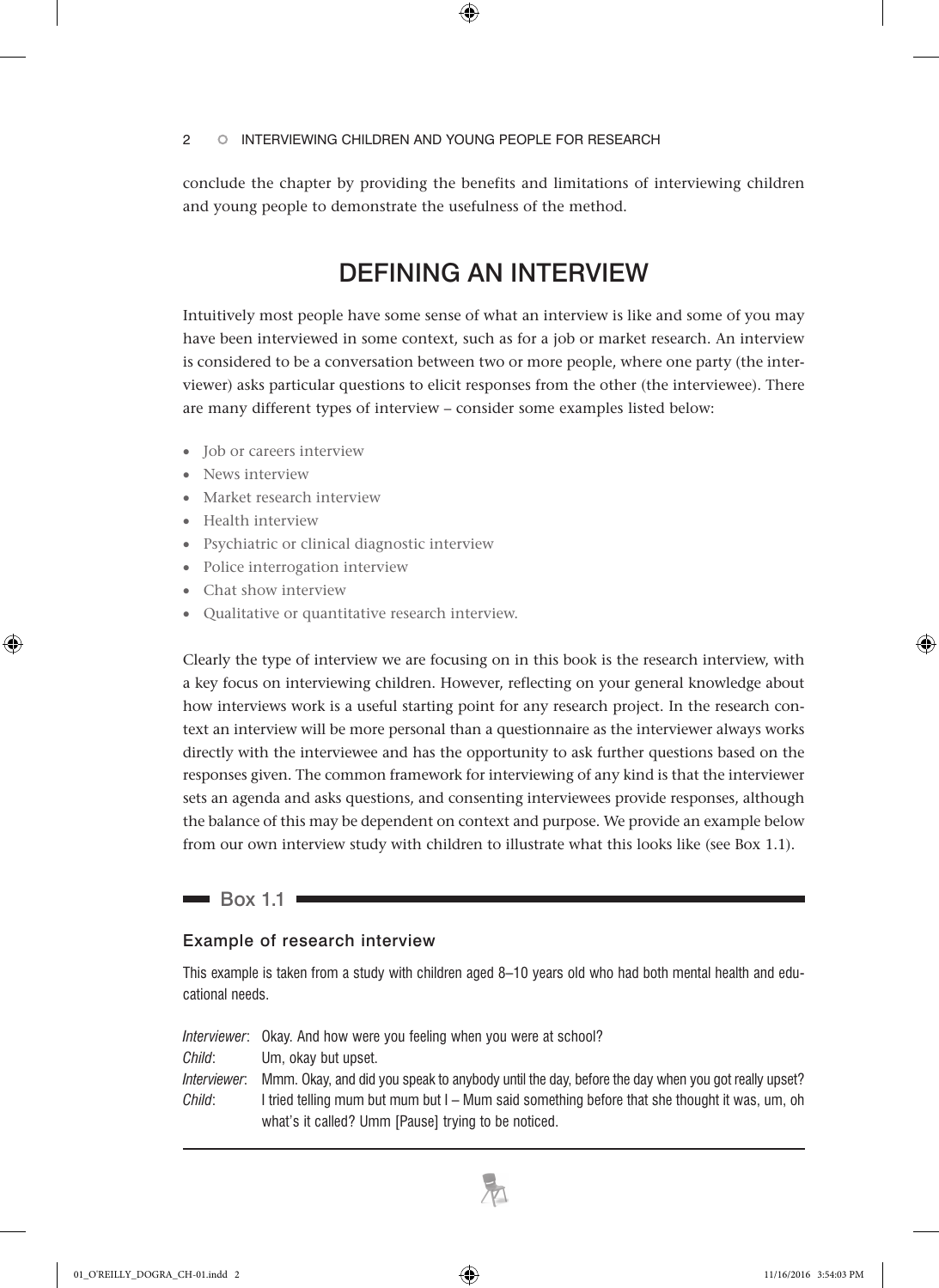It is clear from this example that the interview follows a traditional format whereby the interviewer asks the child a question, and the child provides an answer. Notice that the interviewer then follows up the child's answer by latching the next question to the response previously given by the child.

# INTERVIEWING ADULTS AND INTERVIEWING CHILDREN

Historically, interviewing children and their families was mostly avoided as there was a general belief that children and young people did not have the social competence to recall credible accounts of their experiences (Fraser et al., 2014). Furthermore, because of the potential complexity of interviewing younger participants some researchers felt uncomfortable as they lacked the necessary skills to engage children and young people in an interview. Over the last few decades however, there has been a growing interest in treating children as a distinctive population that warrants some inquiry in their own right. Initially, child research focused on children's development and their abilities, but this gradually received criticisms for treating children as objects to study.

Contemporary research has an emphasis on doing research *with* children, treating them as agentive subjects in the process and this perspective has led to interviews with children and young people becoming more commonplace (O'Reilly et al., 2013a). This is in part due to changing attitudes regarding children and childhood, and a greater emphasis being placed on child-centred attitudes and children's rights. The objective of this type of research is to include children's voices in decisions that impact on them and their environment.

# CHILDREN'S RIGHTS

Respecting children's rights is a fundamental attitude in most modern societies. There is now a greater emphasis on recognising children as active participants in their own decision making and this is reflected in a recent report by National Voices (2015). Notably, this new discourse of children's rights is juxtaposed against a pre-existing culture of paternalism towards children that still infiltrates all levels of society and causes tensions between realising children's rights in practice and protecting them from harm. Consequently, the debates around children's rights and voices in practice is nuanced, and also contested in typically subtle ways.

The conceptualisation of children's rights was first recognised internationally by the Geneva Declaration of the Rights of the Child (1924) when it was adopted by the League of Nations. In 1989, the United Nations Convention on the Rights of the Child was adopted and has since been ratified by 195 countries (UN, 1989). The Convention has 54 articles that cover all aspects of a child's life and set out the civil, political, economic, social and cultural rights that all children everywhere are entitled to. It also explains how adults

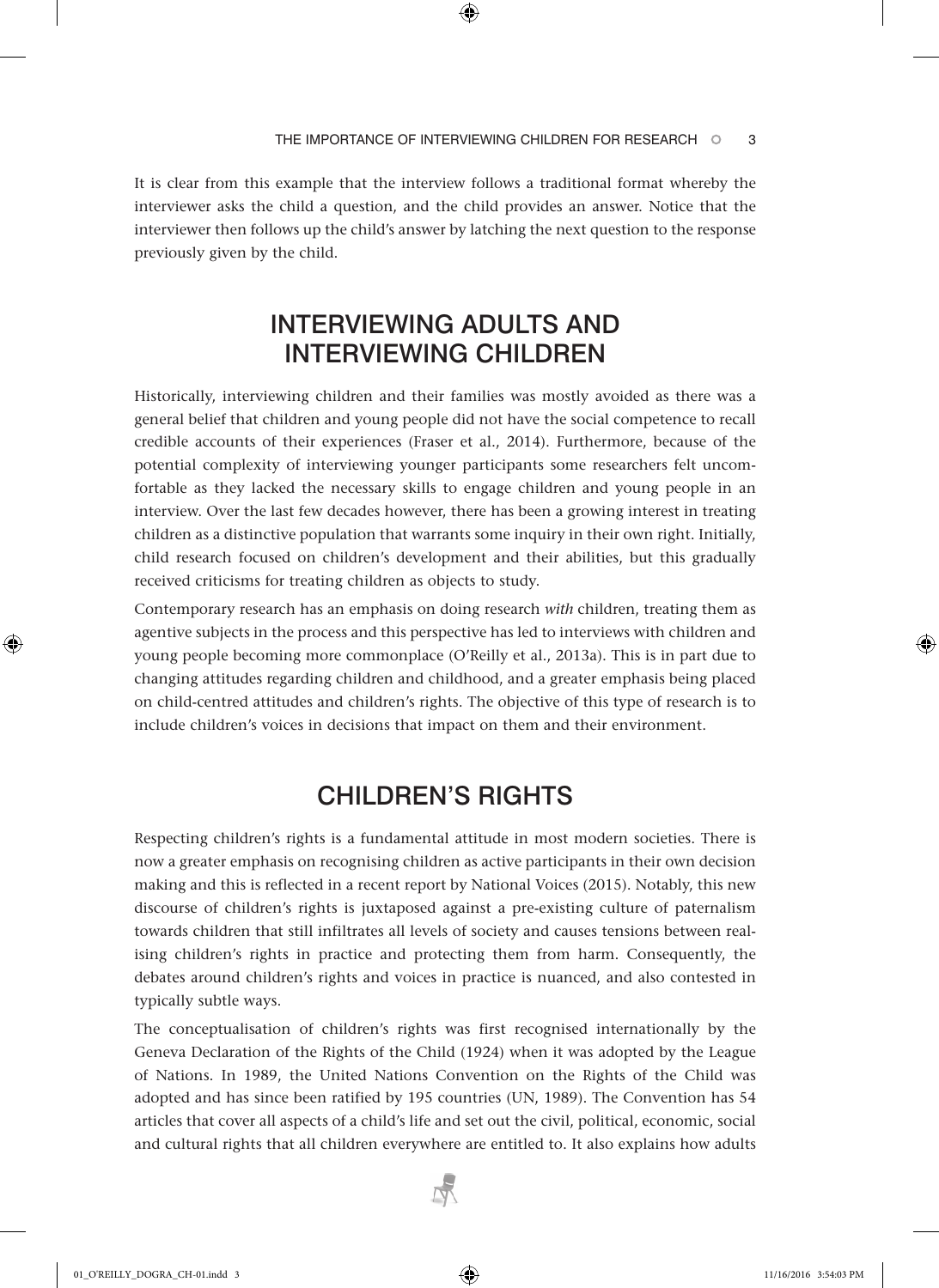and governments must work together to make sure all children can enjoy all their rights. In 1989, all governments across the world but two promised all children the same rights by adopting the UN Convention on the Rights of the Child (aka the CRC or UNCRC). The Convention changed the way children are viewed and treated – in other words, as human beings with a distinct set of rights instead of as passive objects of care and charity.

Four of the 54 articles are known as overarching general principles. These are:

- **Non-discrimination (Article 2):** The Convention applies to all children whatever their ethnicity, gender, religion, language, abilities, whatever they think or say, no matter what type of family they come from, whatever their circumstances.
- **Best interest of the child (Article 3):** A child's best interests must be a top priority in all decisions and actions that affect children. All adults should do what is best for children and should think about how their decisions will affect children. Determining what is in children's best interests should take into account children's own views and feelings.
- **Right to life, survival and development (Article 6):** Children have the right to life and governments must do all they can to ensure children survive and develop to their fullest potential. The right to life and survival guarantees the most basic needs such as nutrition, shelter or access to healthcare. Development – physical, emotional, educational, social and spiritual – is the goal of many of the rights in the Convention.
- **Right to be heard (Article 12):** Every child has the right to express their views, feelings and wishes in all matters affecting them, and to have their views considered and taken seriously. This principle recognises children as actors in their own lives and applies at all times, throughout childhood.

For example… A child in care has the same right to an education as a child who lives with his/her parents.

For example… Children in hospital may need lifesaving treatment, and they should be consulted about the process of the treatment.

For example… The right to education, access to information, freedom of thought or right to play.

For example… In the research context all children have a right to participate in research and express their views of a subject matter if they choose to. This is regardless of their abilities, age, social circumstances, race, gender, etc.

Important point: It is important that you respect the rights of the children to participate in your research project and allow them to participate on their terms.

An important article in this convention for researchers was Article 12, which proposed that children and young people have the right to be engaged in decision making and should have their views respected, and Article 13 which stated that children have the right to freedom of expression.

Before you go any further with the chapter we suggest that you try the activity in Box 1.2 so that you can reflect on the nature of children's rights.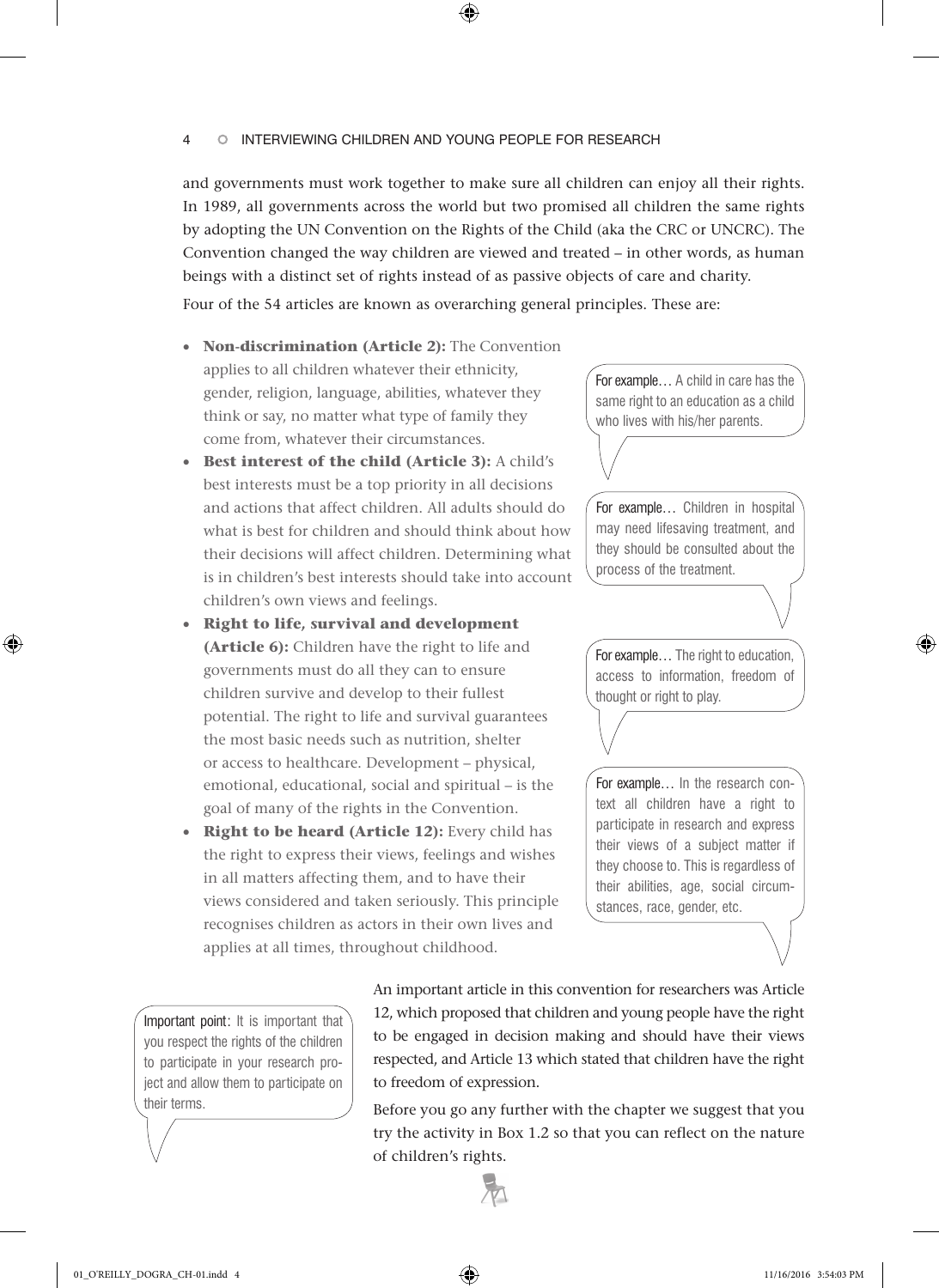$\blacksquare$  Box 1.2  $\blacksquare$ 

### Activity on children's rights

Aside from the four overarching rights we have discussed, what civil, political, cultural, social and economic rights do you think children should have in research? What might the challenges be of ensuring those rights are realised in practice in an interview-based study with children? You may find looking at the UNCRC on the UNICEF website helpful in developing your answers: http://www.unicef.org.uk/Documents/Publicationpdfs/ UNCRC\_PRESS200910web.pdf.

It is challenging to consider the exact nature of the rights children hold in research as the researcher has to balance including them in the interview and allowing them some agency in directing the trajectory of the interview, against protecting them from possible psychological or physical harm and promoting their best interests. Historically some groups of more vulnerable children have been excluded from research as it was deemed necessary to protect them, but by taking such a position this has excluded their voices and removed participation rights from them. Some examples of groups considered most vulnerable and thus the most likely to be excluded historically (although note that some of these groups have been researched more than others) include:

- Children with physical disabilities or with chronic illness.
- Children with mental health problems or severe mental illness (and in inpatient care).
- Children with speech, language and communication problems and with learning disabilities.
- Children suffering from a terminal illness or young carers caring for parents with chronic or terminal illness.
- Children from ethnic minority groups, including refugees or asylum seekers.
- Children living in poverty or who are homeless.
- Children looked after by the State (in foster care, children's homes or adopted).
- Young offenders and those in young offending institutions.
- Children excluded from school, or at risk of exclusion.
- Gypsy, Roma and Traveller children.
- Teenage parents.
- Children who have been victims of crime or abuse or from families where there was domestic violence.

In contemporary research it is recognised that it is important to sensitively undertake research with these groups and it is, therefore, important not to discriminate against any group of children and to respect their decisions to participate or decline participation in the research. It is through your interview research that different children's voices can be heard. It is arguable that children should at least have the right to consider participating in your interview, even if they require the assistance of a parent or guardian in making that decision.

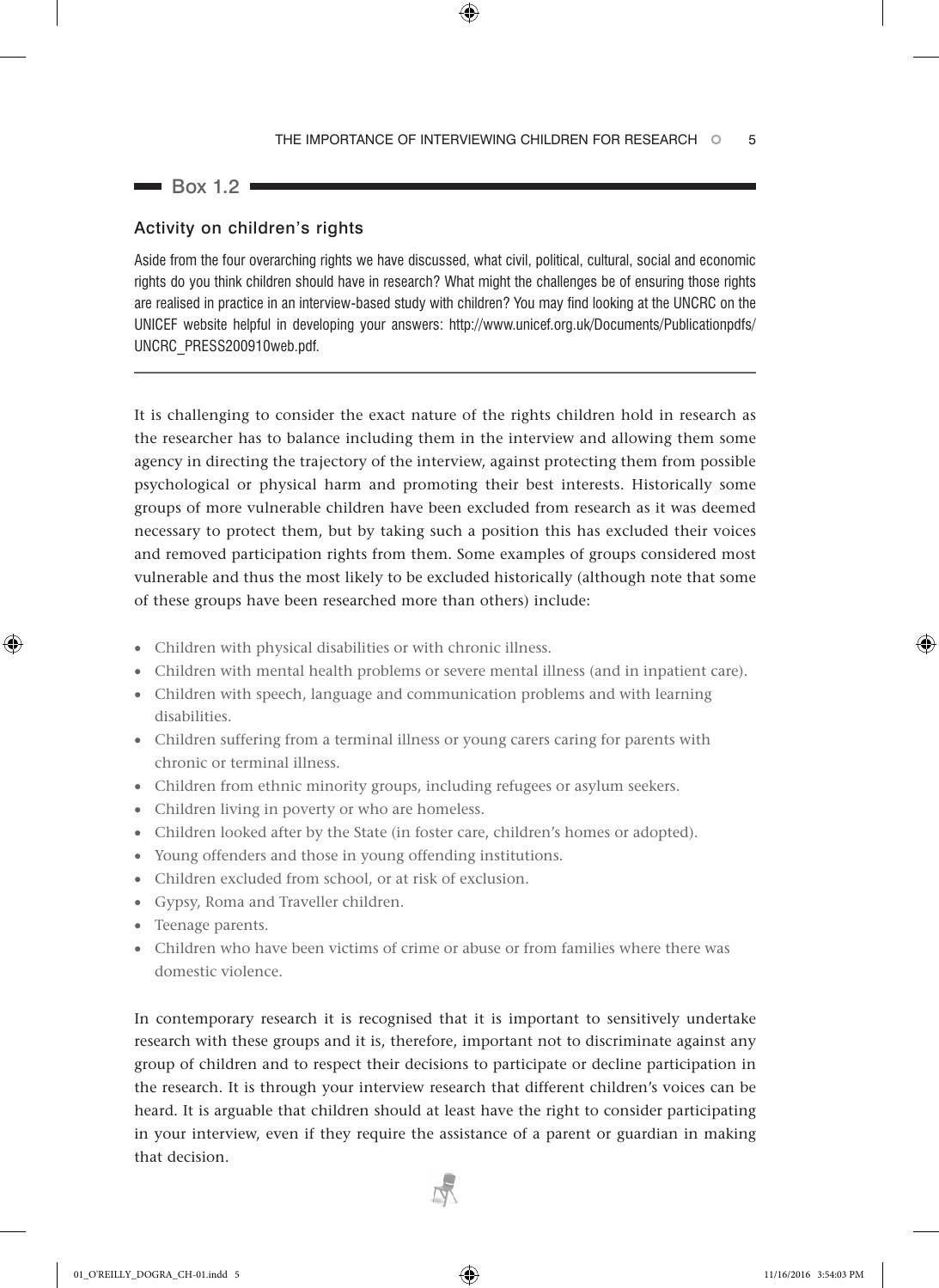6 Interviewing children and young people for research

# CHILD-CENTRED APPROACHES

Doing research interviews with children and including young populations in research is part of a broader framework of child-centredness. In most areas of practice in the modern world, those who work with children are guided to practice in a child-centred way and this is also true for researchers. There is no universal definition currently of

Important point: Working and researching in a child-centred way is a truly global initiative, as 195 countries have promised to adopt the UNCRC. This means that research nationally and internationally should respect the child's perspectives.

child-centred practice as this is culturally contextual, but it should be understood as part of the broader discourse of the rights of the child. In other words, in order for society to ensure that children's rights are being recognised and implemented there needs to be directives to ensure that institutions and individuals are adopting a child-centred way of working (UNICEF, n.d.).

Making sure that you consider child-centred practice as central to your interviewing of children can be challenging as

this is influenced by many factors. The essential tenet of a child-centred interview is to make sure that the children are involved in any decisions that affect them, both in terms of promoting their participation in the interview if they desire it, and in terms of allowing them to lead and develop the research and interview agenda. It is essential that children's viewpoints are represented (Söderback et al., 2011) and respected (Flewitt, 2014), as typically children's best interests have been reflected from an adult perspective (Lansdown, 2000). Despite the enthusiasm in the research community to research in a child-centred way it is easy to slip into more adult-centric ways of interviewing and care needs to be taken. To be child-centred you need to actively consider the role of the child and we provide you with some tips in Table 1.1.

| Tip                     | <b>Description</b>                                                                                                                                                          |
|-------------------------|-----------------------------------------------------------------------------------------------------------------------------------------------------------------------------|
| Reflect                 | Reflect on perspectives about the place of children as this may influence how<br>hard you need to work to ensure that your approaches and behaviours are child-<br>centred. |
| <b>Certainty</b>        | Be certain that the child is willing to participate.                                                                                                                        |
| <b>Give information</b> | Inform the child of what is expected and find out what they expect from you.                                                                                                |
| <b>Focus</b>            | Focus your interview on the child.                                                                                                                                          |
| Control                 | Offer the child some control over the interview and also offer the child some<br>control over the recording device.                                                         |
| <b>Questions</b>        | Provide an opportunity for the child to ask you questions.                                                                                                                  |
| Language                | Use child-friendly language.                                                                                                                                                |

**Table 1.1** Tips to be child-centred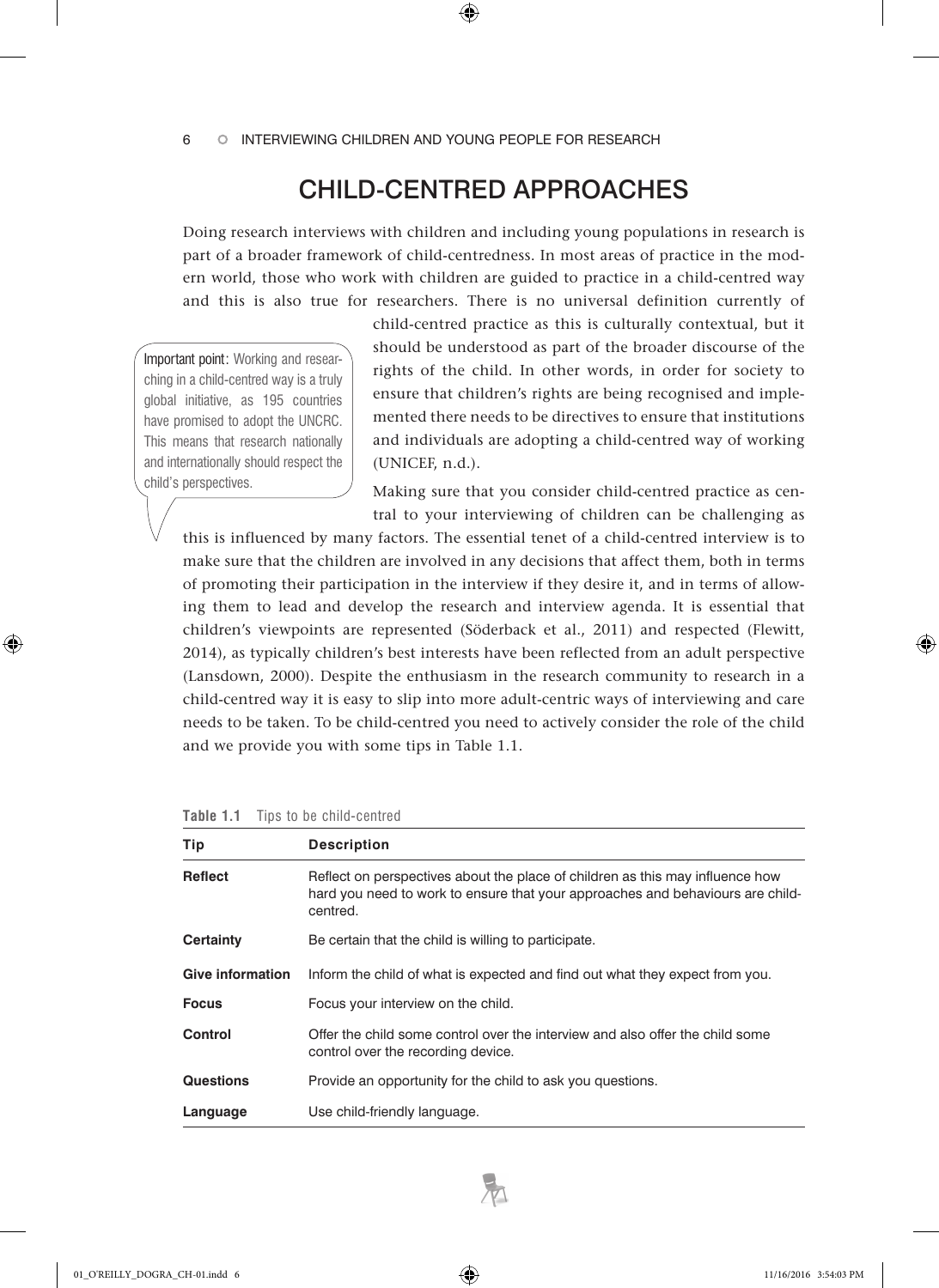# YOUR OWN POSITION ON CHILDREN AND **CHILDHOOD**

Before we start considering the ways in which children have been positioned within society we recommend you start with the activity in Box 1.3. This is useful as it encourages you to think about what you think about children and how this might influence the way you conduct your interviews.

### $\blacksquare$  Box 1.3  $\blacksquare$

### Activity on positioning children

Before you read any further we suggest that you make some attempt to write down what you think about children's position in society.

- Do you think they have rights?
- Do you think those rights have limits?
- Do you think they need to be protected?
- Do you feel they are born innocent and are shaped by their environment?

Just a short general list of points will be sufficient.

The very notions of children and childhood are non-specific and developmentally relate to a range of chronological years typically referring to the period between infancy and adulthood. Arguably childhood is a sociological construct as opposed to being a natural one and over time, our understanding of it has changed considerably. This is because any understanding we have of children and childhood is culturally, politically and historically influenced, and therefore it is useful to consider childhood as a dynamic process. In other words, the ways in which children are viewed and understood will change as the perspectives of society change. Nonetheless, the way in which we view children is important as this has an influence on how they are treated and prioritised by organisations, politicians, policy developers and society. Furthermore, this will also influence how children are viewed and treated in research by us as researchers and by other stakeholders.

In research terms therefore, when beginning your interview project, it is important that you plan carefully, choose a relevant topic, develop a research question, and consider the relevance of theory. Qualitative research specifically requires careful consideration of the research question as this drives the project (see Chapter 2). This is important as the research question reflects the theoretical stance of the researcher and helps to inform choice of methodology and method. This will determine whether interviews are an appropriate data collection tool to address your question. In other words, you need to address your epistemological position, and most specifically your theoretical understanding of children.

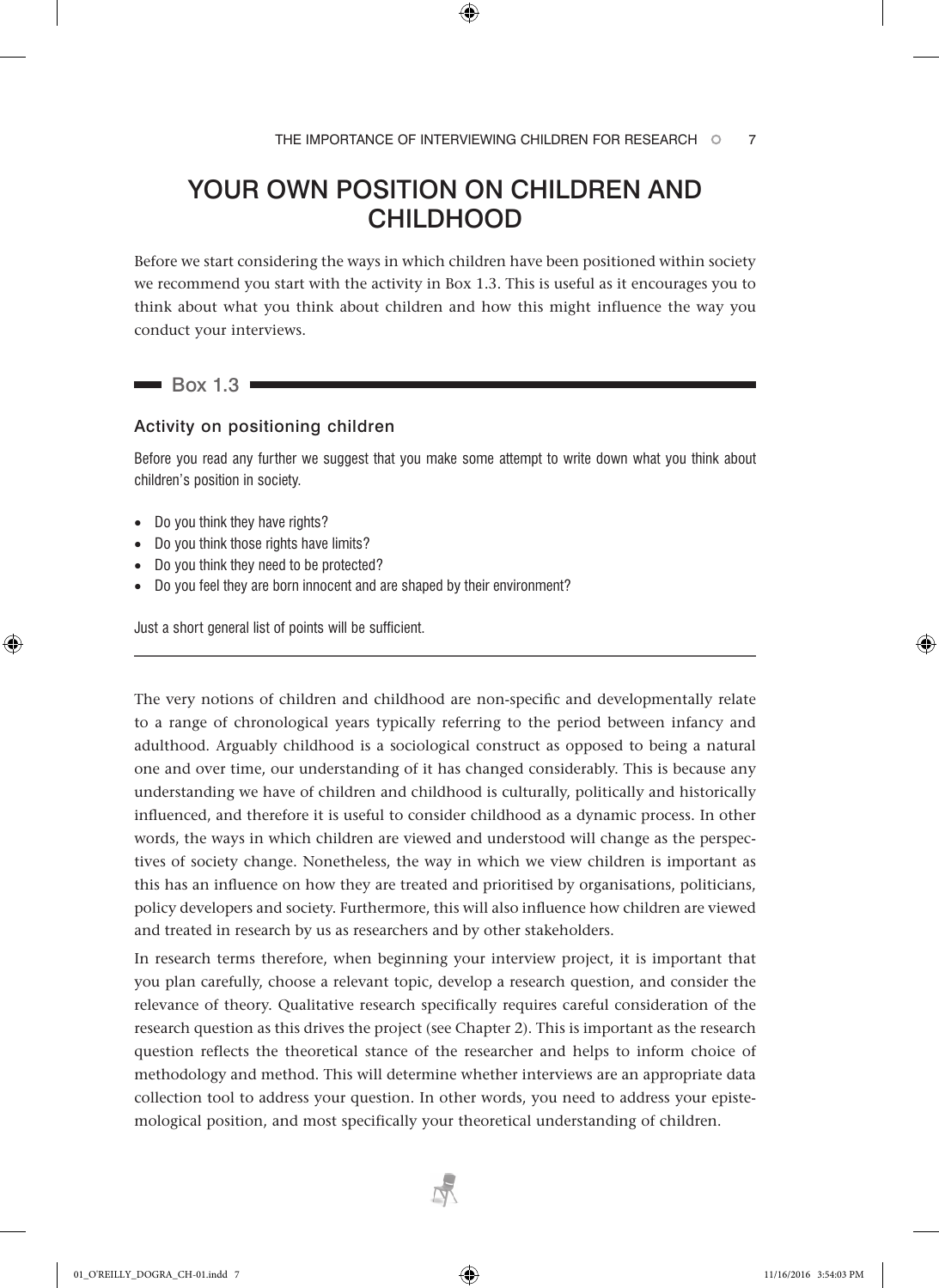Epistemology is a concept that is widely discussed in methods books and we do not want to go into much detail here as you can read about this in many other places (O'Reilly and Kiyimba, 2015; Silverman, 2013). However, what we are referring to in this section is how your world view influences the way you see children and the way you work with them. This relates to your epistemological position, that is, how you can know what you know; it refers to the relationship between you as the researcher and the nature of the knowledge produced by the research. So in other words, the way in which you view children will influence the way in which you go about seeking knowledge about their lives. Thus, your epistemological position will shape the project and therefore it is helpful to be reflexive about your views of children and childhood from early on in your interview research.

The concept of children and childhood in relation to chronological age and developmental age are not universal, and defining childhood and its relative components is dependent upon the changing values, definitions and expectations of any given society. In the contemporary western world children are now considered in terms of social equality and social order, and have been categorised according to their age. As mentioned earlier in the chapter this notion of social equality has led to the idea that children are entitled to socio-cultural and moral rights. Thus, children belong to a group in society with rights and are worthy of moral consideration (Paul, 2007). However, conversely, children are still viewed as in need of protection from a range of social, psychological and physical harms and despite the rights-based framework are still restricted in terms of practising their citizenship. For example, children in most western cultures cannot:

- Vote
- Drive
- Engage in sexual intercourse
- Smoke
- Drink alcohol
- Get married

These activities are restricted until a particular age and vary according to country.

The tension in views of children and childhood, and arguments regarding children's rights inevitably will have an effect on the way in which you carry out your research. As mentioned earlier in the chapter, research involving children tended to be avoided in the past, and when new ideas emerged it was the case that researchers conducted their research *on* children. However, as we have already noted, modern research now considers this a collaborative endeavour, and as we noted earlier, research *with* children is more standard. Notably, this transition from doing research on children, to doing research with children, began toward the latter end of the twentieth century, which marked a period of including children in research design, consulting children on issues that matter to their lives and engaging children more directly in research planning. However, importantly this was also a period that marked a greater concern with protecting children in research. This period saw a tightening of ethical protocols and stricter guidelines in how children should be treated in research (we return to this issue later in Chapter 8).

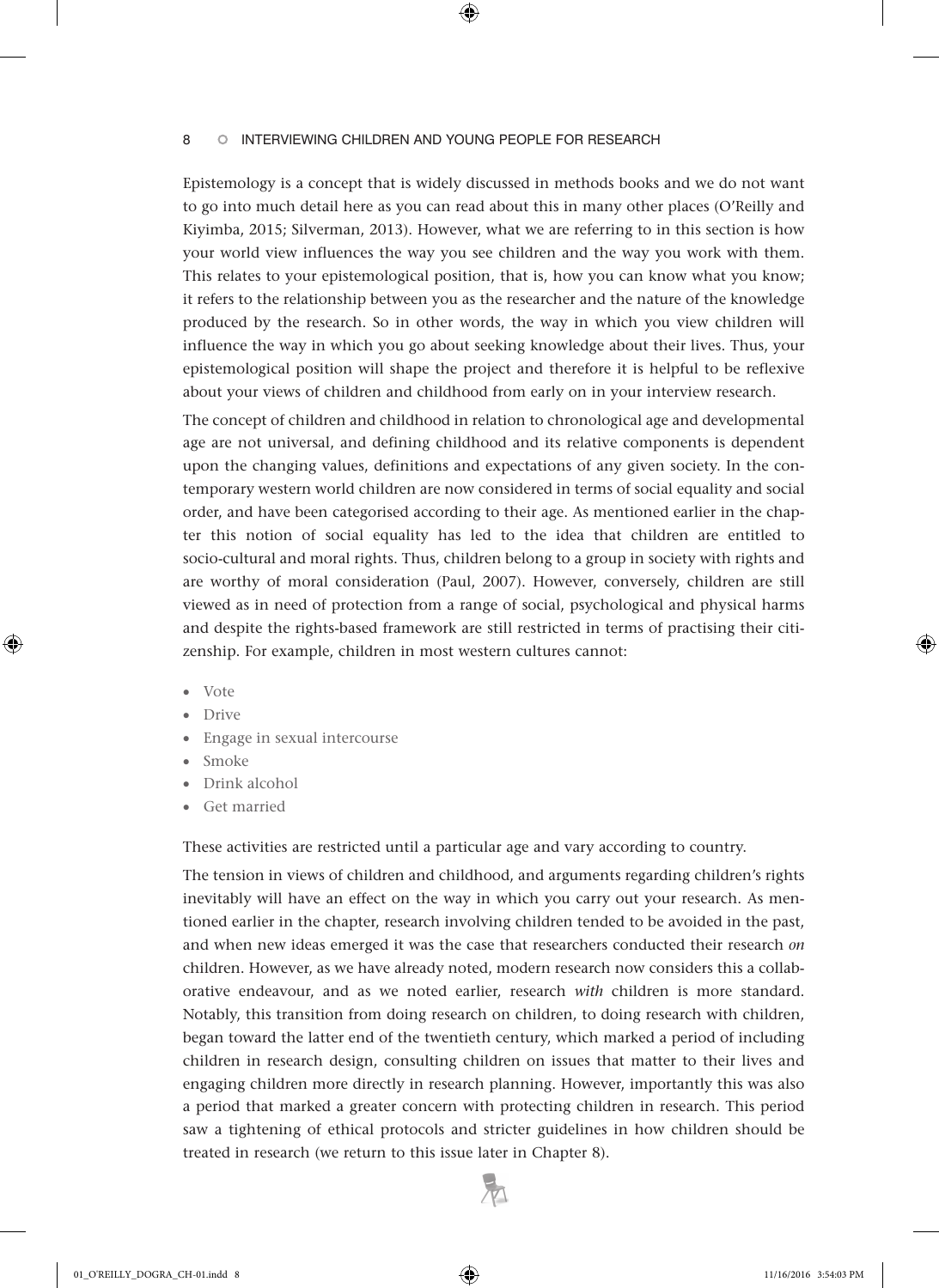### THE IMPORTANCE OF INTERVIEWING CHILDREN FOR RESEARCH 0 9

When you engage children in your interview research therefore, it is important that you are reflexively aware of how you view children and childhood. This is because your views have potential to shape and direct your interviews. It will be important that you engage in the children's cultures so as to represent their views as accurately as possible and do some work to manage the inherent power relationship that exists (Holt, 2004). There are many different ways in which you might view children and the common ways of conceptualising them was offered by Alderson (2005) which we outline in Table 1.2.

### **Table 1.2** Views of children and childhood (Alderson, 2005)

| Views of children |                                                  |  |
|-------------------|--------------------------------------------------|--|
|                   | 1. The child as innocent and needing protection. |  |

- 2. The child as criminal and needing control.
- 3. The child as ignorant and requiring education.
- 4. The child as disabled and a victim of a rejecting society.
- 5. The child as deprived or disadvantaged and needing resources.
- 6. The child as resourceful.
- 7. The child as excluded and needing special opportunities.

These different positions on children and childhood have complicated the research picture in terms of how researchers should approach and engage children in interviews. From these positions three key ideas to researching children have emerged and these were described by Punch (2002):

- when researchers interview children they should use the same methods and approaches as interviewing adults.
- children are different from adults and therefore require a different style and method to engage them.
- children are similar to adults but have different competences and therefore the typical adult strategies require some modification and adaptation to be effective.

To help you think about this further we provide a vignette exercise in Box 1.4. We suggest you look at this now.

 $\blacksquare$  Box 1.4

### Vignette – Adam

Adam is training to be a teacher and is specialising in arts and crafts. He plans to teach young children aged between 4 and 11 years old. As part of his training course he is required to undertake a small scale research project with children and he has decided to interview six children aged 5 years old about their opinions of art in school. He thinks that children should help shape the curriculum and that their views are

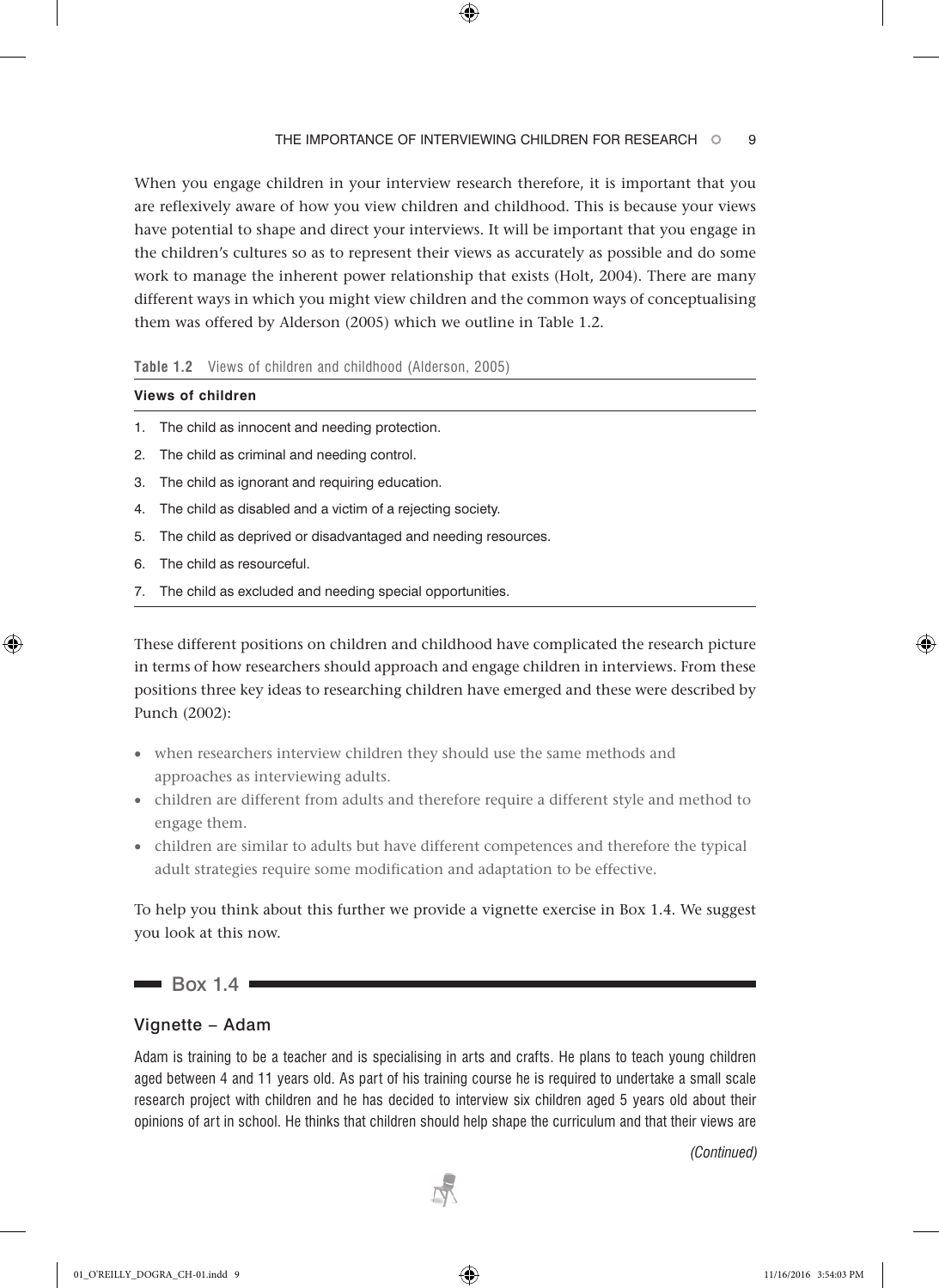### *(Continued)*

important to the methods used to teach them arts and crafts. He therefore thinks their opinions are very important to teaching delivery.

• What position on children and childhood does Adam seem to have?

Take a few moments to write down what you think Adam's perspective is on children. Does he take a paternalistic view of protecting children or a rights-based view?

For a response to this question please refer to the answer pages at the end of the book. There we provide some suggestions about Adam's perspective on children.

# BENEFITS OF INTERVIEWING CHILDREN AND YOUNG PEOPLE

Arguably interviewing children and young people can yield a great deal of rich and interesting information. There are many benefits to using interviews as a data collection technique with children and young people. Indeed, this form of data collection has been very popular with researchers and the number of research studies that report on interview data with children of all ages has increased. This literature has proven important in a range of areas including health, education, social care, social policy and so forth and has had some impact in terms of how we view children and childhood.

Thus in terms of using interviews with children and young people for your own project you might want to consider how and why they are a useful form of data collection.

- Interviews are a flexible method of data collection and there are various different types of interview you can undertake. They are flexible in the sense that you are able to decide which questions you ask, what order you ask those questions in, which lines of inquiry you pursue in more detail, and you can change the wording of the questions to suit the individual child or young person.
- Interviews provide data that is rich and interesting. The data obtained has depth and allows you to explore things in more detail than quantitative methods

For example… You may be interviewing children across a wide age range. While your research agenda and topic may remain the same, the nature of the questions may need to change to reflect the developmental and chronological age of each child interviewed.

(such as questionnaires) might allow. The use of interviews allows you to probe further into areas of interest and you can prompt children to expand on their answers.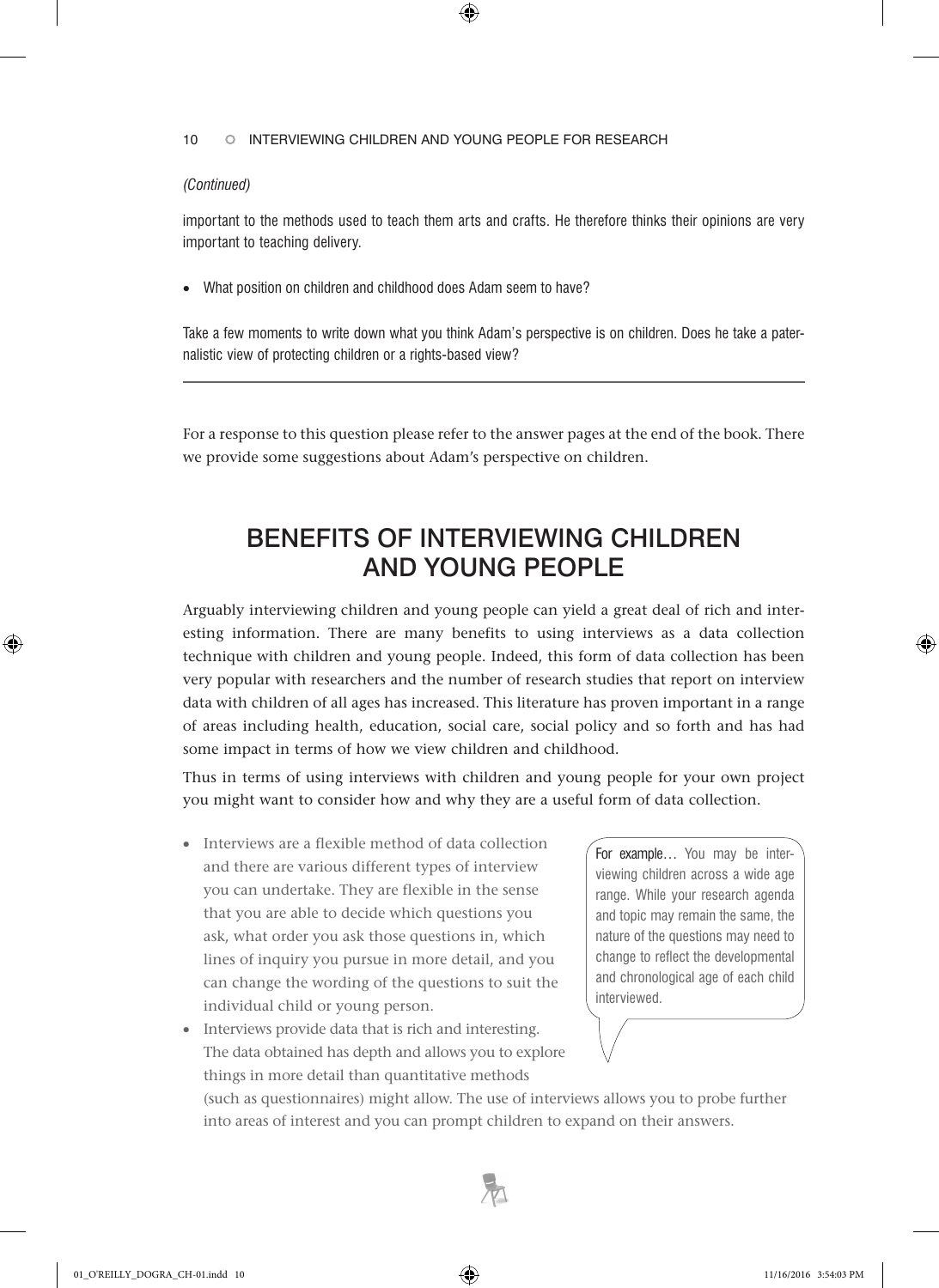For example... A questionnaire might ask children about their weight and exercise. It might ask the child how many times per week they engage in sporting activities, to which a child may reply '0'. However, if interviewing the child, you may find out that the child had experienced significant bullying during sporting activities in school and thus steps had been taken to ameliorate this by allowing the child to abstain from sports. Alternatively, you might find out that the child has a particular disability which prevents him/her from participating. Alternatively, you may find that the child takes dancing classes on a weekend but does not see that as exercise and therefore misinterpreted the question. By interviewing the child, you can establish that the child does not play sport, the reasons for that and also find out how the child feels about it. The data is likely to be richer than if obtained through a written questionnaire.

- Interviewing as a technique provides you with a means to engage the child directly and gives you some opportunities to check that the child has understood the question. Interviews give you the flexibility to build a rapport with the child and follow-up interesting or important issues that the child raises during the interview. This will also be relevant if the topic is sensitive or difficult.
- The use of interviews with children provides an opportunity (if needed) to explore more sensitive issues and topics with the child as they provide a context whereby these issues can be carefully managed. The interaction between researcher and child means that the interviewer can be sensitive to verbal and non-verbal cues from the child for any distress or anger.

For example… If you are interviewing children and young people about their feelings and experiences of being in a family where there is domestic violence, then you can be sensitive to their body language and any distress. This means you can phrase your questions carefully, ensure that they have the opportunity not to answer any questions they find too difficult, and provide them with a safe space to express their views.

For example… You may be interviewing children about their relationships with their friends and a child may talk about the fact that he thinks he has not got any friends and is lonely. This might be something you had not considered in your interview schedule, but because of the rapport you have built with the child the topic may be appropriate to pursue if the child is comfortable with doing so.

# CRITIQUES OF THE INTERVIEW METHOD

Although you may have chosen to conduct interviews with children and young people for your project, it is important to be aware of the limitations of this method of data collection. If you are writing up your research for a proposal, thesis, dissertation or even a journal article, you will need a rationale for your choices and an awareness of the limitations of your research. Often the use of interviewing as a technique, particularly in qualitative approaches, is taken-for-granted and interviews are especially popular. Problematically,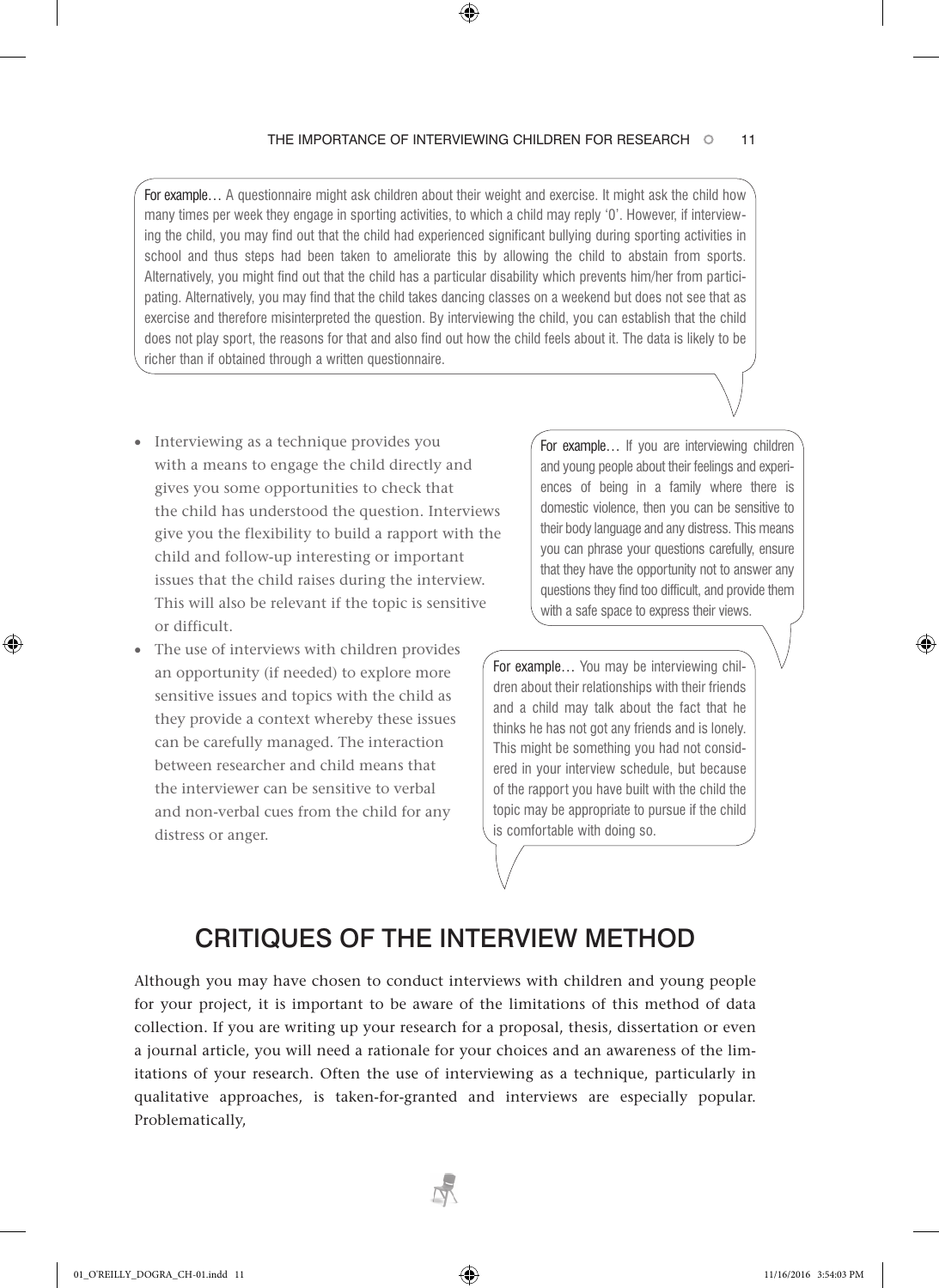the idea that an interviewee can 'tell it like it is', that he or she is the incontrovertible expert on his or her own experiences, that respondents are transparent to themselves, still remains the unchallenged starting point for most of this qualitative, interviewbased research. (Hollway and Jefferson, 2008: 298)

There are several limitations to interviewing and some of these can be overcome with some effort from you and others are inherent to the method. We begin with those that you have some control over.

• The interview context can be quite a formal situation for some children and younger children particularly may be anxious about participating.

You can play an important role in helping to overcome this limitation. You will need to be sure that the children are well aware of what the interview will entail and what to expect. You will also need to spend some time getting to know your participants and building rapport. In practice this means that some of the time you have with the child will need to be spent on the two of you getting to know one another. You can tell the child about yourself, who you are, where you are from and so on but ensuring you share only age and context appropriate information. You can ask the child simple questions about their favourite colour, what school subjects they like, about their pets and so on. This will help the child to feel more relaxed. We return to this issue again later in the book.

• Interviews may not be the most suitable mode of inquiry for children or young people who find verbal communication difficult.

This will partly depend on the topic you are exploring and which children you include to be interviewed. If it is just one child with communication difficulties, then you may want to adapt the interview to suit. If all children have communication difficulties, then you may want to think of ways to do text-based interviews or use a different method. Alternatively, you may need an interpreter or someone who speaks sign language for example.

• It may be the case that you have little experience conversing with children or little training in this respect. Additionally, even if you have experience with children you may have little experience of research interviewing and this particular modality of communication.

The planning stage of your research will be essential in overcoming this limitation if this is the case. You will want your interview to be as relaxed and natural as possible so practice talking with children in other contexts where possible. One option is to do some volunteer work with children or meet up with friends who have children of their own. Remember it is easy to slip into using adult-centred language and you need to make the interview child-friendly.

• Some children will be reluctant to share their experiences with you or may be too shy to open up.

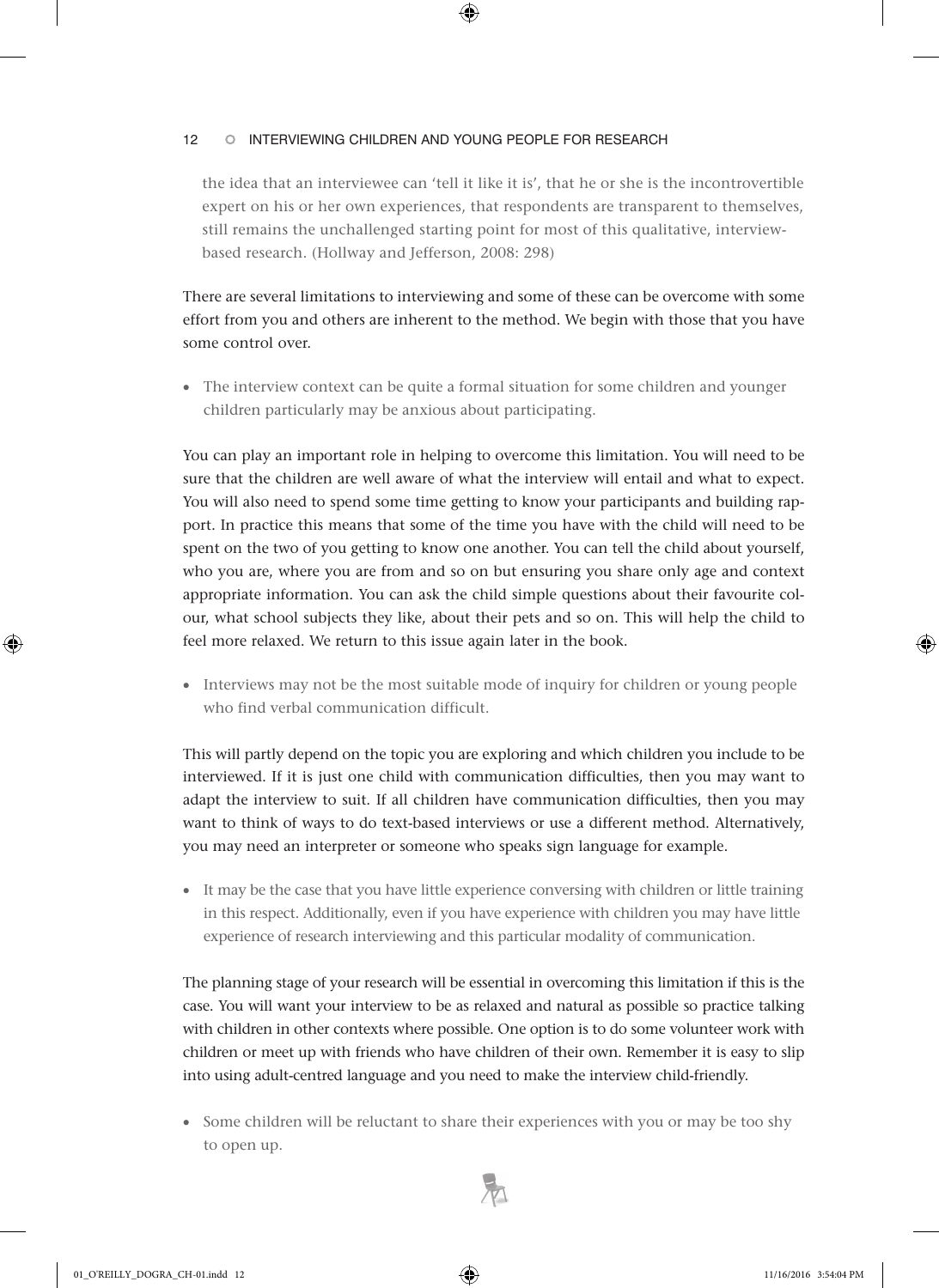You need to ascertain whether the child truly wants to participate or not, and provide them with the opportunity to withdraw in case this is their preference. There are different ways of ensuring this, for example, if possible you can check with the parents/guardian and make sure that they have consulted with the child (they know them best), you can ask them directly, you can look for signs that they are uncomfortable, distressed, or reluctant to answer questions, or offer them the opportunity to stop at fairly regular intervals.

However, if you are certain that the child is happy to participate then there are things you can do to encourage them to feel more relaxed. While these will be discussed later in the book (see Chapter 6), you may want to use arts and crafts or toys to help them to feel more relaxed. You can also spend time getting to know the child and reschedule the interview for another day, giving the child an opportunity to get to know you a bit better first (if time permits).

Of course there are some limitations that are inherent to the method itself and difficult to counter through active strategies. This relates mostly to the theoretical assumptions of the research. Thus there have been challenges to the taken-for-granted assumption that qualitative interviews should be the first choice of method (Potter and Hepburn, 2005). The data collection method of interviewing should be congruent with your own theoretical assumptions (as we mentioned earlier in the chapter). However, quite often researchers fail to make clear the relationship between their method of data collection and their underpinning framework and this can result in their interview being treated as a generic research tool (Wimpenny and Gass, 2000).

Potentially problematically, it is the researcher that sets the agenda and directs the conversation (Brinkman and Kvale, 2005) and it is therefore necessary to consider the role of the researcher in the production of the data (Potter, 2002). In other words, it is you as the interviewer who will shape and direct the interview and it is you that will determine what gets asked and

Important point: It is important to remember that interviews are not neutral tools for gathering data; rather they are active interactions (Fontana and Frey, 2003).

what does not. It is necessary to remember this as you develop your project and to consider the ways in which the questions you ask shape the responses you get. Thus the methodological perspective that is guiding the interview will have an impact on the questions that are addressed, the nature of the relationship between interviewer and interviewee, and the ways in which the questions are delivered (O'Reilly and Kiyimba, 2015).

# SUMMARY

From reading this chapter you should now be able to appreciate that there is value in conducting interviews with children and young people. We have illustrated that the interview method allows the researcher to explore in depth the interests, opinions, views, experiences and feelings of children and young people which can have an impact in many different disciplines. We have demonstrated that there are some important issues to account for when thinking about engaging children in interviews. We have shown that contemporary views on children and childhood, discussions of children's rights, and the concept of child-centredness play an